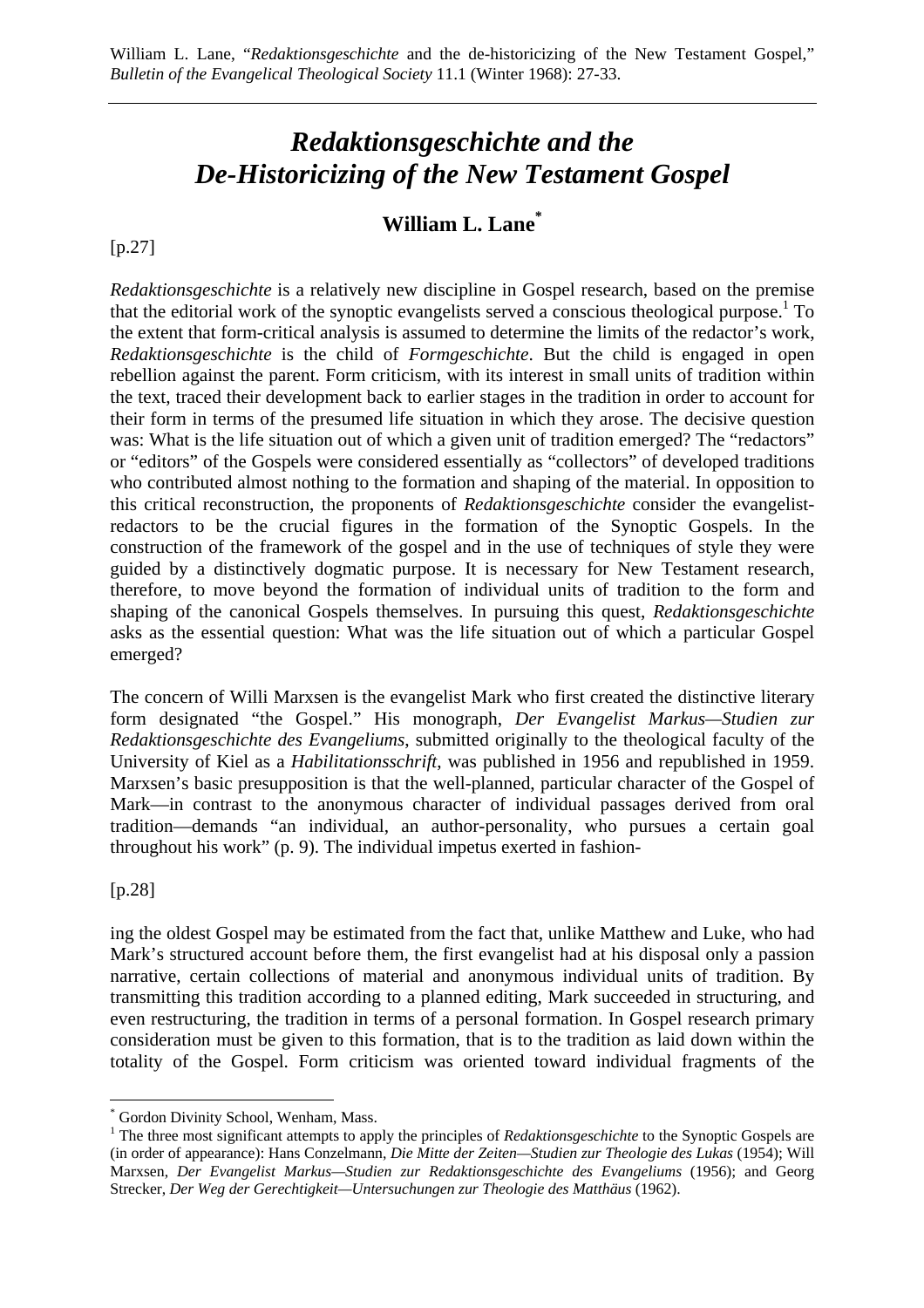tradition. What is distinctive of a *redaktionsgeschichtliche* approach is its orientation toward the total-work, in the conviction that the evangelist is himself a creative person (pp. 11f.).

Mark's own concern in his work, and at the same time his actual accomplishment, is not to be detected primarily from the content, but from the framework of the Gospel, broadly conceived. By "framework" Marxsen means "the itinerary and the connections of the scenes, but also the restructurings in the text, as far as these are discernible" (p. 12). This framework must be examined in order to determine its own life situation. Marxsen insists that it is necessary to distinguish three different levels of life situation: the first level is found in the non-recurring situation of Jesus' activity; the second is provided by the situation in the church in which units of tradition circulate; the third level relates to the situation of the primitive community in which the Gospels originated. This third level is the particular concern of *Redaktionsgeschichte*, on the assumption that "a literary work is a primary source for the historical situation out of which it arose, and is only a secondary source for the historical details concerning which it gives information."<sup>2</sup> Marxsen, therefore, inquires into the situation of the community in which the Gospel came into being—its points of view, its time, and even its composition. This sociological concern, however, is always related to the specific interest and basic concepts of the Gospel-writer himself. Marxsen's own conviction is that "each community, each period respectively in which the Gospel-writers lived, developed from their problems and for their purposes a very specific 'form'" (p. 13). The criteria for the determination of the 'form' of the works will of necessity be derived more readily from the "framework" than from the incorporated material. In spite of the fact that the three Synoptic Gospels contain extensively similar subject matter, their 'form' is actually distinct. This is already suggested by the statements with which each of the Gospel opens:  $\epsilon \dot{\nu} \alpha \gamma \epsilon \lambda$  is in Mark 1:1 corresponds to  $\beta$ ishog in Matt. 1:1 and to  $\delta$ ιήγςσις in Luke 1:1. While Mark has created the 'gospel-form', Matthew intended to produce a chronicle, while Luke's purpose was to write a life of Jesus (p. 13; cf. pp. 141-47). By observing the development from one to the other it is possible to formulate a very vivid picture of the history of the primitive church.

[p.29]

In pursuing his research Marxsen uses both the analytical and the constructive approach. He points to "the circular character in which the work of *Redaktionsgeschichte'* participates." From (1) the form of the Gospel one can make (2) conclusions about the author and the situation in his community, which in turn provides (3) insight into the form of the Gospel (p. 14). His method is to approach Mark from two points. First, he seeks to go back beyond Mark and to separate the tradition from the final redaction in order to construct a reasonable explanation for the manner in which the Gospel is composed. Then second, he brings into the investigation Matthew and Luke, emphasizing their altered conception in an attempt to come to a clearer understanding of that which is typically Marcan. Matthean and Lucan developments which go beyond Mark find their importance in the conclusions which may be drawn from them for Mark's distinctive point of view.<sup>3</sup>

 $\overline{a}$ 2 Rudolf Bultmann, "The New Approach to the Synoptic Problem," *Journal of Religion* 6 (1926), p. 341 cited by Marxsen, *op. cit.*, p. 13.

 $3$  This two-pronged approach is applied in four studies: the first concerns John the Baptist and the wilderness tradition; the second examines the geographical statements of the Gospel, and especially the references to Galilee; the third concerns itself with Mark's use of the term  $\epsilon \dot{\alpha} \gamma \gamma \epsilon \lambda$  tov; the fourth considers the speech complex in Mark 13. A final summary correlates the major results of these independent studies.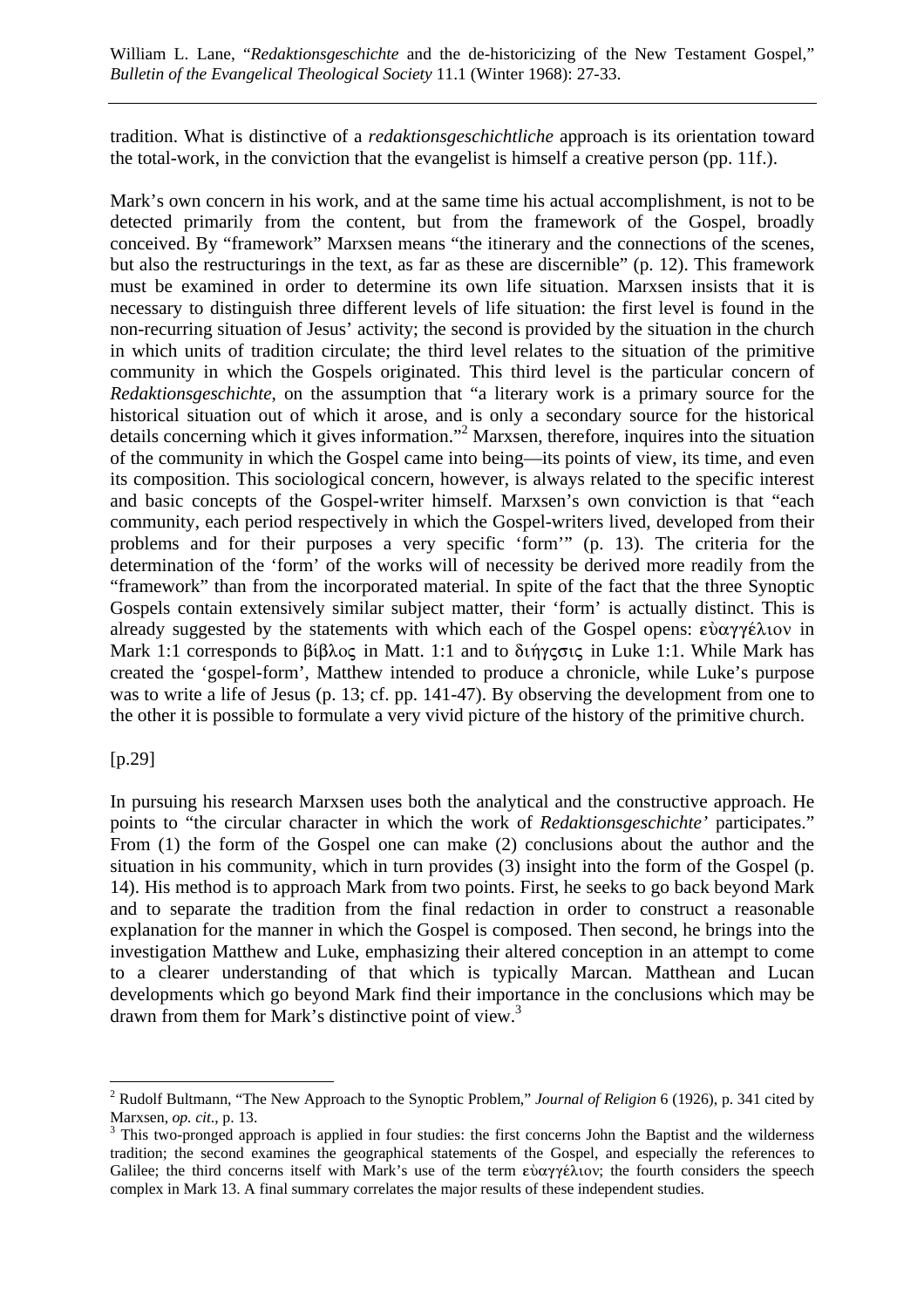The conclusions to which Marxsen is led by the application of *Redaktionsgeschichte* to the text of Mark have significance for the larger issue of faith and history in the New Testament. This is evident already in the initial study of the Baptist and the "wilderness" tradition. Marxsen argues that Mark edited his Gospel as a whole, and the larger units within it as well, backwards (p. 17). By that he means that Mark began with the passion narrative, which provided an interpretation for the tradition of Jesus' teaching and miracles, which in turn gives meaning to the episode of John the Baptist's appearance in the wilderness. The biblical citation in Mark 1:2f. points the reader back to the Scripture and makes him aware that the beginning of Jesus is to be found in the prehistory of the Old Testament; conversely, with the coming of Jesus the Old Testament becomes authentic prophecy and John becomes the genuine forerunner who announced the Expected One.

Once this principle of editing backwards is recognized it becomes clear that the reflective citation in Mark 1:2f. is intended by the evangelist to serve as a commentary on verses 4-8, which summarize the Baptist's ministry.<sup>4</sup> The commentary which Mark selected envisions the forerunner's appearance in a wilderness locale. Critical analysis of verse 4 leads Marxsen to believe that the Baptist material is essentially of a traditional Character, but the insistence that John appeared  $\dot{\epsilon}v \tau \hat{\omega} \dot{\epsilon} \rho \dot{\eta} \mu \omega$  ("in the wilderness") is an editorial interpolation. Since the Septuagintal text of the biblical citation had expressly specified the appearance of the forerunner  $\dot{\epsilon}v \tau \hat{\omega} \dot{\epsilon} \rho \dot{\eta} \mu \omega$ , Mark reworked the tradition toward conformity with the prophecy by repeating this particular phrase. By

[p.30]

 $\overline{a}$ 

doing so he makes it obvious that John, the one who appears there—in the wilderness!—is precisely the one designated by the prophets. 'Ev  $\tau \hat{\omega}$  έρήμ $\omega$  in verse 4 is actually an Old Testament citation. The term "wilderness" has no geographical significance; it has no bearing on the place where the Baptist ministered. Rather, it qualifies the Baptist as the one who fulfilled Old Testament prophecy. To drive home his point Marxsen formulates it in an overstated fashion: "the Baptist would have been the one who appeared 'in the wilderness' even if in all his life he had never been in a desert" (p. 22). Mark did not introduce an inherently geographical designation to evoke a geographical impression, but in order to support a theological construction:<sup>5</sup> the Baptist belongs to the gospel as the true forerunner announced by the prophets. A purely historical understanding of the wilderness is improper. The evangelist had no real interest in the question whether his assertion was in fact historically accurate; his intention was wholly theological. The de-historicizing of the New Testament Gospel is evident in Marxsen's summation of Mark's method:

"Thus the essentially geographical concept 'wilderness' is stripped of its geographical content, even as the essentially historical statement [that John appeared in the wilderness] loses its historical content. Both are made to serve a theological declaration. Mark does not utilize his sources so as to append reflections to them (as did Matthew with his Old Testament citation), but instead he interprets his sources through arrangement and grouping" (p. 26).

<sup>&</sup>lt;sup>4</sup> According to Marxsen (p. 18, n. 4), this is the sole example of a *Reflexionszitat* in Mark.

This contention is developed more fully by Ulrich Mauser, *Christ in the Wilderness. The Wilderness Tradition in the Second Gospel* (1963).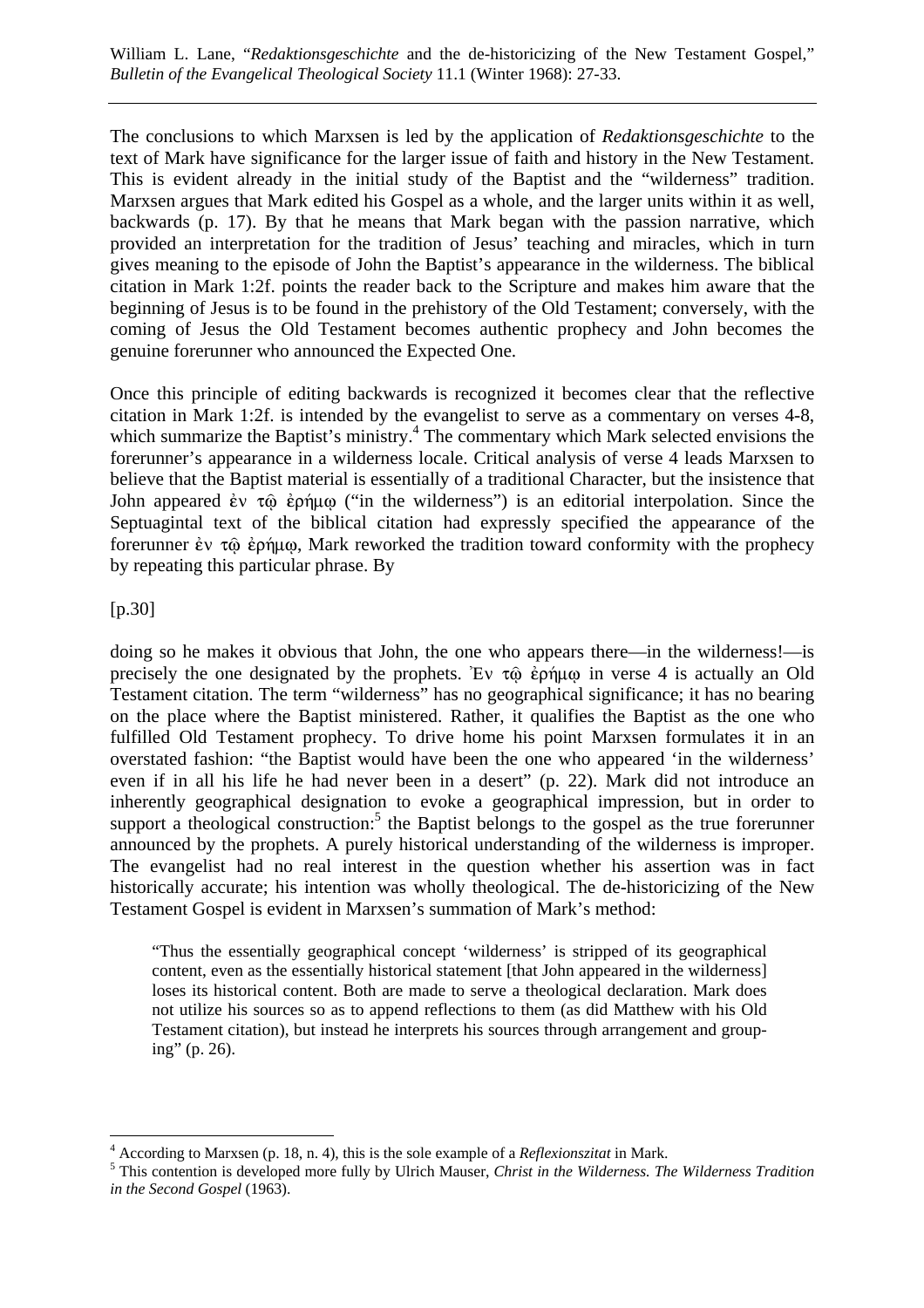A comparative study of the treatment of the Baptist in the wilderness tradition in "the great Gospels" [Matthew and Luke] confirms Marxsen in the opinion that only Mark uses a locality designation as a theologically-laden declaration (pp. 26-31). For Matthew and Luke, the factuality of the recorded material is the essential thing (pp. 29f.). Marxsen sees this emphasis on factuality as a historicizing of the presentation. Mark's accomplishment consists in the fact that he did not merely collect source fragments and bring them together to make a compilation, but he objectively tied them together by editing his material from the passion narrative backwards. This resulted in a unified presentation, despite the differences in the subject matter treated. Thus in the prologue to Mark, "pre-history" [the Old Testament] and "forerunner" [John] are both incorporated into the gospel (p. 31).

The same de-historicizing tendency in Marxsen's approach is evident in his treatment of the itinerary of Jesus' travels in Mark 3:9-8:27. From the summary statement in Mark 1:14 Marxsen concludes that for Mark "the decisive proclamation of the gospel takes place always in Galilee"

[p.31]

(p. 39). The importance of Galilee to the evangelist is due not to some past event—the past ministry of Jesus and his disciples—but to a far more immediate concern at the time Mark was editing his Gospel. Marxsen questions whether Galilee (as a region) had played any role at all in the tradition of Jesus' activity available to Mark. Places in and around Galilee were mentioned, but the actual name of the region is first emphasized by the evangelist. For him, Galilee is the place of Jesus' present activity. Moreover, the Sea of Galilee held a particular significance for the primitive community existing in Mark's time. From an examination of Mark 14:28 ("But after I am raised up, I will go before you to Galilee") and ch. 16:7 ("But go, tell his disciples... that he is going before you into Galilee; there you will see him, as he told you"), Marxsen asserts that the churches of Palestine oriented themselves toward the Sea of Galilee and gathered there in the closing years of the sixties in imminent expectation of the parousia (pp. 54-59). In order to lend support to this movement, Mark located his Jesustradition in Galilee. Marxsen writes:

"Thus the historical aspect is at best an indirect reason for his presentation. In contrast to this, the direct motive is a contemporary situation within the community. This situation provides the motivation which causes the gospel writer to set forth Jesus' activity paradigmatically in Galilee.

"This observation could be stated as follows: the past is seen and structured in terms of the present. The 'frame' (Galilee) has contemporary significance.... The interpretation of a literary work must begin with the most recent level, that which brings the incorporated material up to date" (p. 40).

"For Mark...Galilee's primary importance is not historical, but theological, in that it is the place of the impending parousia" (p. 59; cf. pp. 60f).

Marxsen's point is clear: the recounting of the tradition is done not for the sake of the past, which makes itself known through the tradition, but rather for the sake of Mark's own day. The first Gospel is in every sense of the word a "Galilean Gospel"; it was composed in Galilee and for Galilee near the close of the sixth decade when the Palestinian Christians were expecting the parousia of the Lord (pp. 41, 54-61). The inclination toward Galilee and the expectation of the parousia furnished the structuring-motif for the first evangelist. Mark's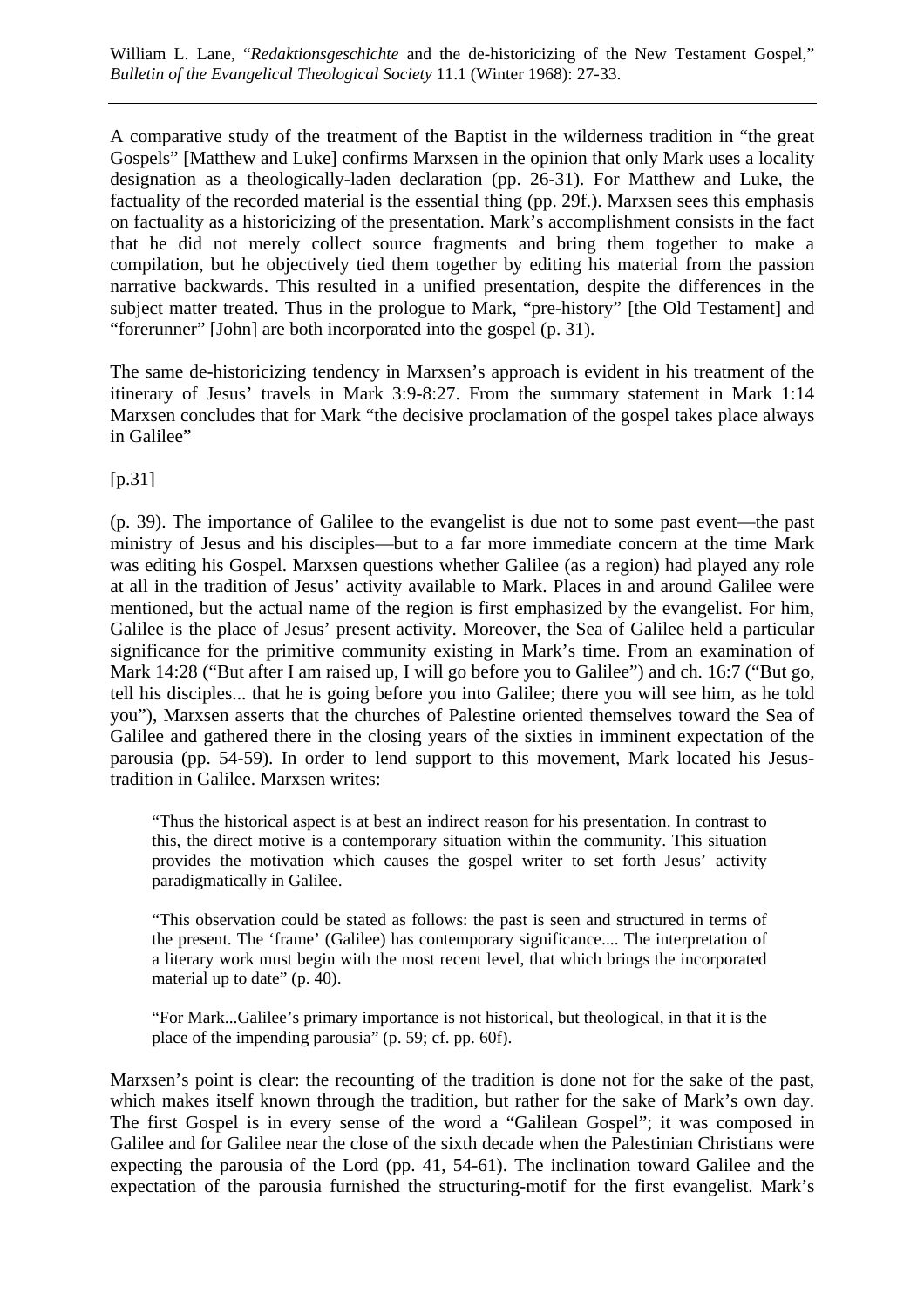Gospel as a totality must be understood in terms of this contemporary perspective towards Galilee.

By way of critique, it is clear that there are refreshing features in Marxsen's work. *Redaktionsgeschichte* represents a needed corrective

 $[p.32]$ 

to form criticism which tended to obscure the theologically significant role of the evangelists. In contrast to the form-critical picture of tradition as a ball which was "somehow" fashioned, only to be tossed rather carelessly from redactor to redactor—each leaving only a very smudgy fingerprint—*Redaktionsgeschichte* restores the dimension of depth to the evangelist as a man motivated by purpose who insisted upon a Christ-related-to-our-situation theology and so succeeded in conveying a sense of immediacy throughout his Gospel. The pursuit of *redaktionsgeschichtliche* research assists a student to become sensitive to the work of the evangelists in their capacity as redactors and theologians; it also will invite an appreciation of the individual character of each of the Synoptic Gospels. Because *Redaktionsgeschichte* takes seriously the unity of the Gospels, it provides guidelines for detecting the theological purpose behind the selection and arrangement of the material by the different evangelists. As a discipline it serves to caution the interpreter of the danger latent in the harmonization of two similar accounts and in the exegesis of small independent units without consideration of the Gospel as a total work.

There is no necessary reason why *Redaktionsgeschichte* should lead to the de-historicizing of the New Testament Gospel. Marxsen's conclusions in this regard are due not to the method he uses but to his faulty presupposition that a literary work is a primary source for the historical situation out of which it arose, and is only a secondary source for the historical details concerning which it gives information. To assert that Mark made historical events subservient to his theological purpose is to affirm that there were historical events. The theological importance of these events is dependent upon the activity of God—in the wilderness and in Galilee. While the theological significance of the historical facts must not be denied, it must also be maintained that their theological meaning is dependent upon their historical occurrence.

Marxsen's work is characterized by over-interpretation at two significant points. (1) He overemphasizes the alleged historical situation out of which the Gospel of Mark arose. Stressing the contemporary situation of the church presumed to be in Galilee he neglects certain elements in the text which might have influenced his conclusions concerning the life situation of the Markan framework. Thus no consideration is given to features of the text which are particularly intelligible in terms of a Roman

[p.33]

 $\overline{a}$ 

provenance for the Gospel. $<sup>6</sup>$  (2) In the attempt to understand the Gospels entirely from the</sup> perspective of the life situation of their redaction, Marxsen over-emphasizes the

<sup>6</sup> Mark shows a distinct preference for Latin technical terms (e.g. *legion*, ch. 5:9; *speculator*, ch. 6:27; *denarius*, ch. 12:15; *quadrans*, ch. 12:42; *flagellare*, ch. 15:15; *praetorium*, ch. 15:16; centurion, ch. 15:39). On two occasions (chs. 12:42; 15:16) common Greek expressions are explained by Latin ones. In agreement with the Roman method of reckoning time Mark speaks of four watches of the night, rather than the three that were